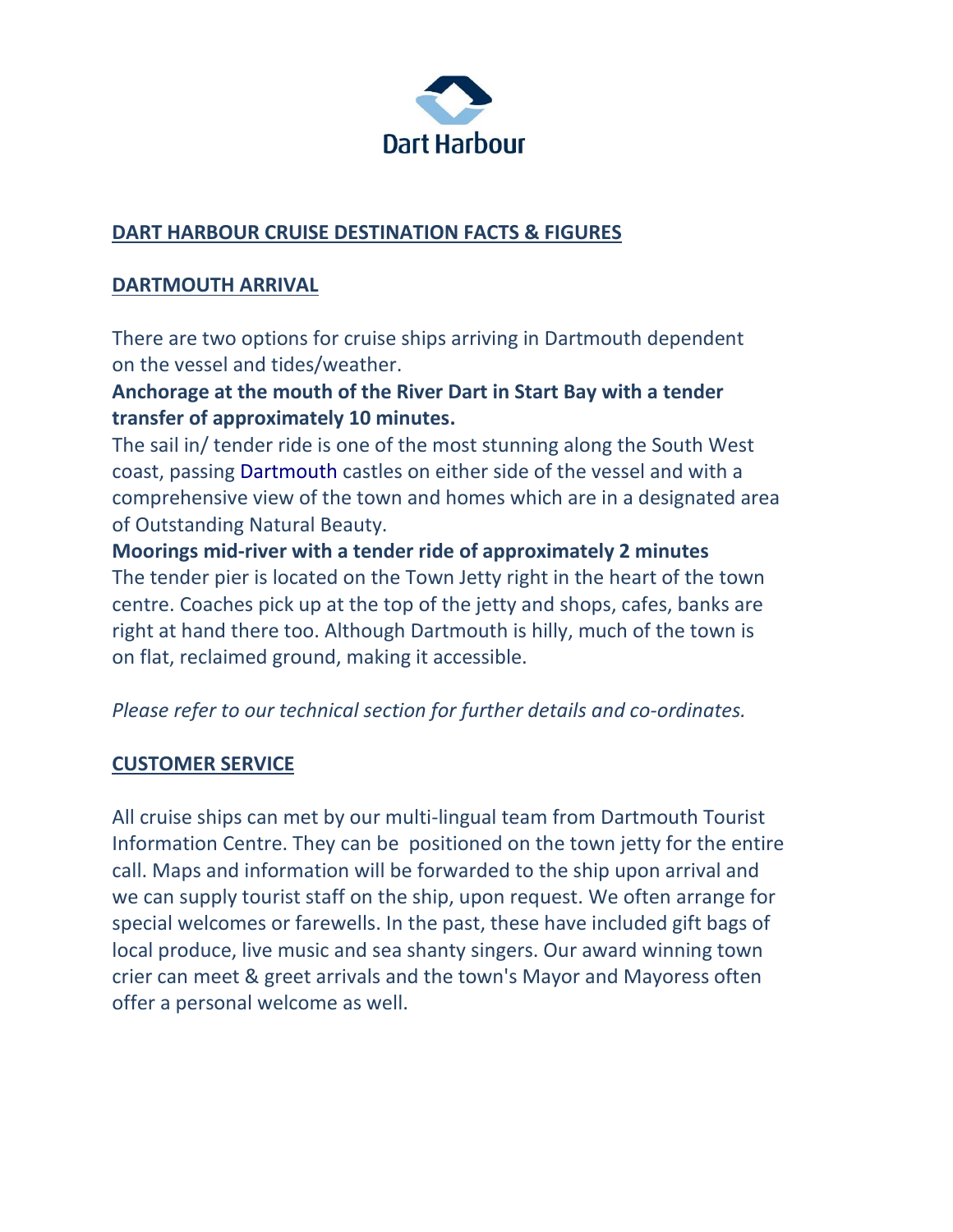

### **DART HARBOUR CRUISE DESTINATION FACTS & FIGURES**

#### **EXCURSIONS**

Dartmouth is already well-established with shore tour programmes set up by the main shorex companies. Some wonderful attractions are in the area such as the Britannia Royal Naval College, steeped in history and with Royal connections as well, or Greenway Agatha Christie's riverside home where you can travel to by water ferry. The beauty of our location is that as well as places of interest being only a coach ride away, we can also offer other modes of transport within minutes of the tender pier, such as steam train rides, river boat excursions and trips on the UK's last remaining paddle steamer - the Kingswear Castle.

In addition to this list, we are working to establish smaller, more intimate, local experiences in line with Darius Mehta's ethos. We have the opportunity to create rib excursions with a marine biologist, bird watching with prestigious Slapton Ley Field Centre, kayaking, local cookery courses and the chance to sail on Pilgrim of Brixham, an 1895 wooden gaff-rigged sailing trawler.

**Dartmouth works well for full day, as well as half day calls.**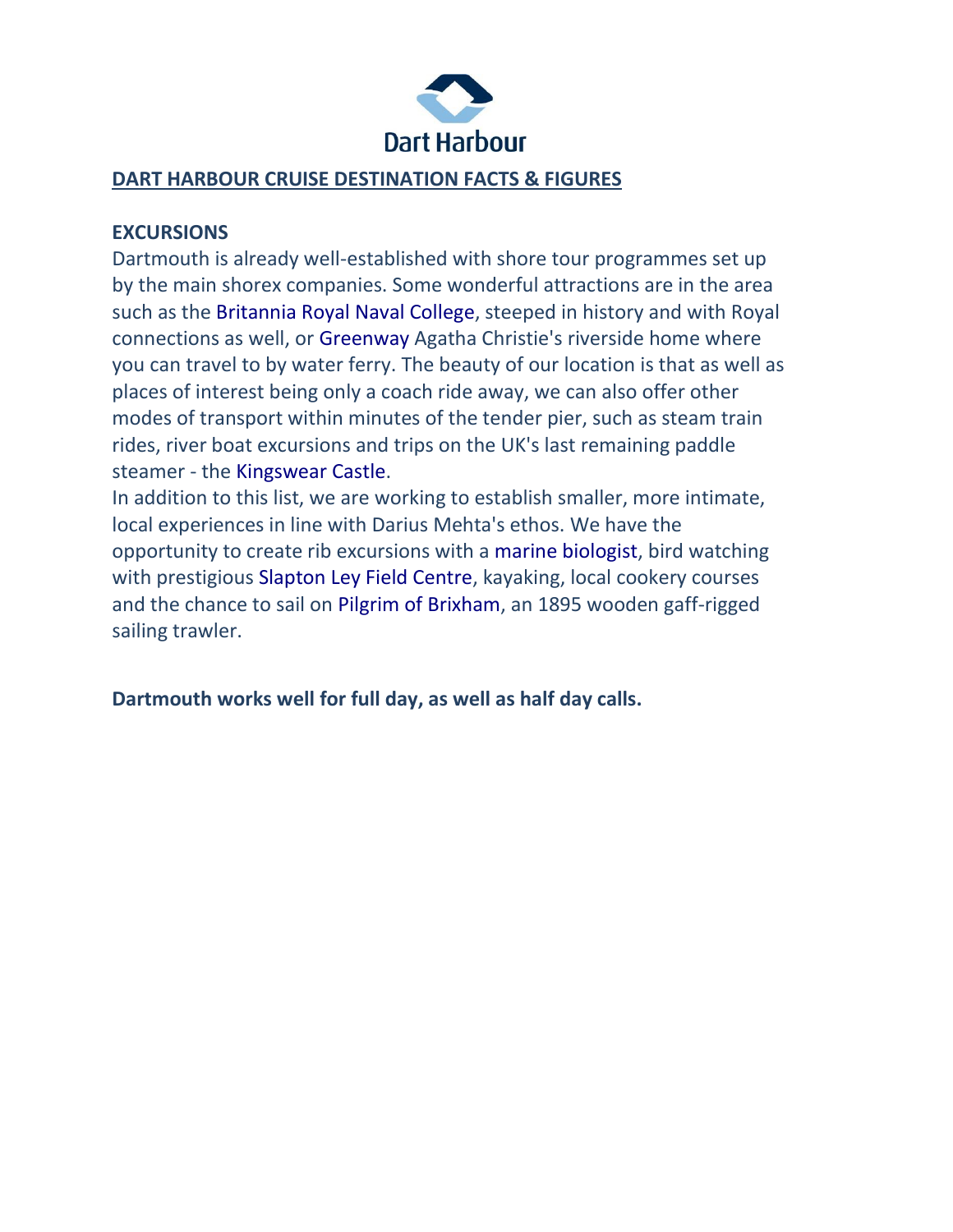

#### **AN INTRODUCTION TO DARTMOUTH**

Some cruise destinations can look quite dull from a ship. Others are iconic and really set the scene for the day ahead and that's what makes Dartmouth so special. Whether you're anchored at sea, looking out across the harbour entrance flanked by both castles, or are lucky enough to sail up the river, into the heart of the community, it is a spectacular scene - setter for what's to come. We are justifiably proud of the experience that we offer to cruise passengers. Dartmouth has in the past, offered a warm welcome to the likes of Hebridean Princess, Europa & Sea Cloud and we try hard to offer our 'upmarket historic town' with perfectly matched cruise ships. Set in a picturesque location on the river Dart, the historic town is hugged by the surrounding Devon hills. This small naval port has played an important role in the UK's nautical history. A deep-water port for sailing vessels, Dartmouth's strategic importance dates back to 1147 where it was used as a sailing point for the crusades. Bayards Cove is Dartmouth's oldest wharf and the cobbled quayside is where the Mayflower moored up in 1620 and we look forward to celebrating Mayflower 400 in 2020. Set in an area of outstanding beauty the town has developed as an extremely strong premium tourist destination, thanks to its beautiful environment, facilities for leisure sailing & cruise ships, and its quirky independent hotels, restaurants, and boutique shops. Each arrival is carefully researched by our cruise team, so that the ship can be given the best possible, individual welcome. The town jetty is the place to pick up information, to ask questions, and to start to feel at home. And if we can add our own little treat to make the day more memorable, then we shall. Whenever conditions permit, ships take up the mid-river mooring, affording them the most wonderful views of Kingswear, Dartmouth and the river beyond. For those that remain at anchor, the 10 minute transit to the town jetty, remains one of the most charming tender rides in the country, passing Dartmouth Castle and many beautiful homes.